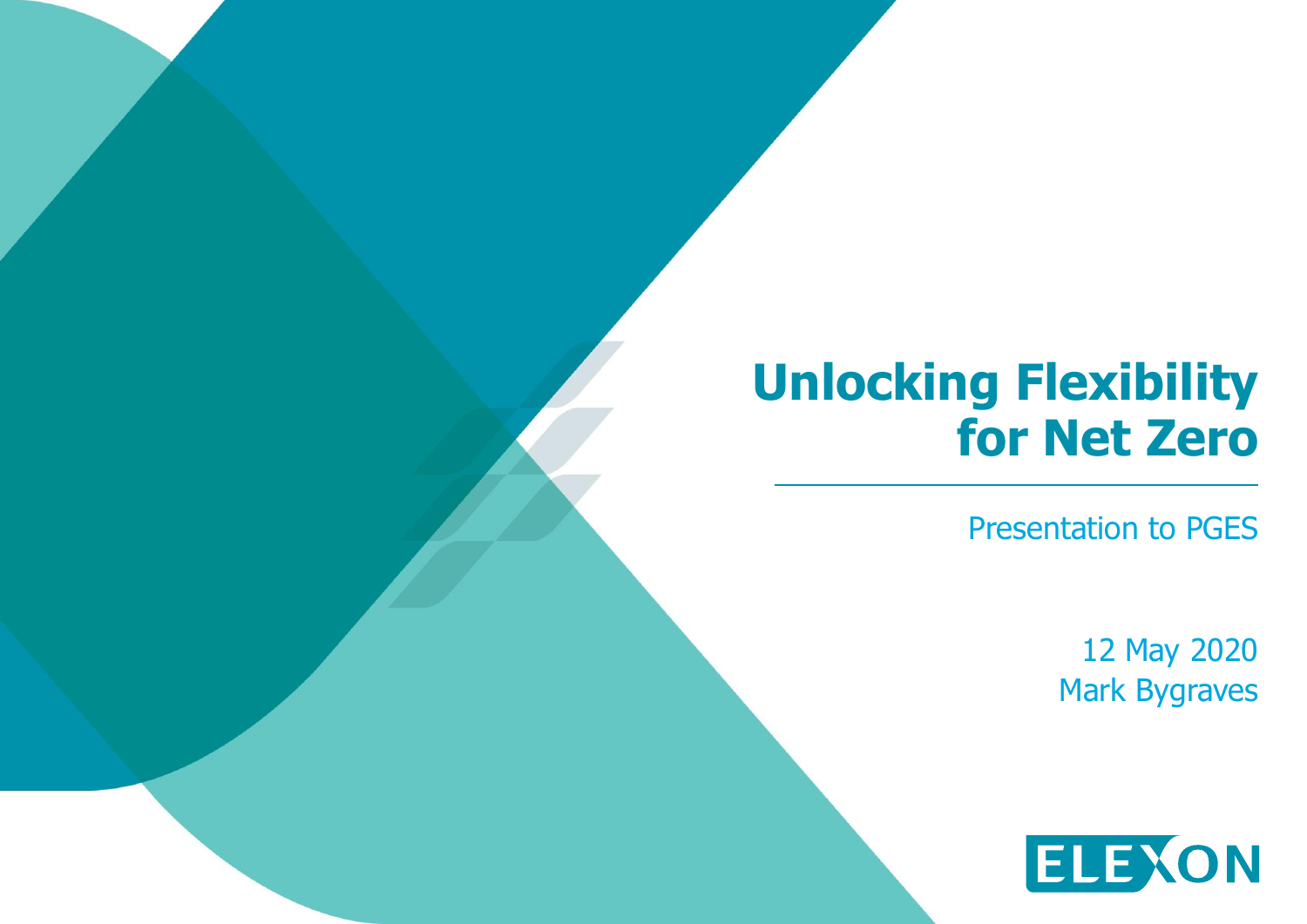## **Flexibility**

- We cannot continue our historic approach of matching electricity generation to customer demand.
- With fewer controllable assets making up the generation mix and faced with increasing costs for balancing the system, including paying renewables not to generate, there is increasing value in flexibility.
- Similarly, flexible assets can reduce, or even avoid, network investment as peaks are smoothed and local flexible assets take some of the strain.
- That flexibility (the ability to both turn up and turn down, or shift, demand) comprises several emerging technologies, but all require the market arrangements, or commercial rules, to recognise and reward them.

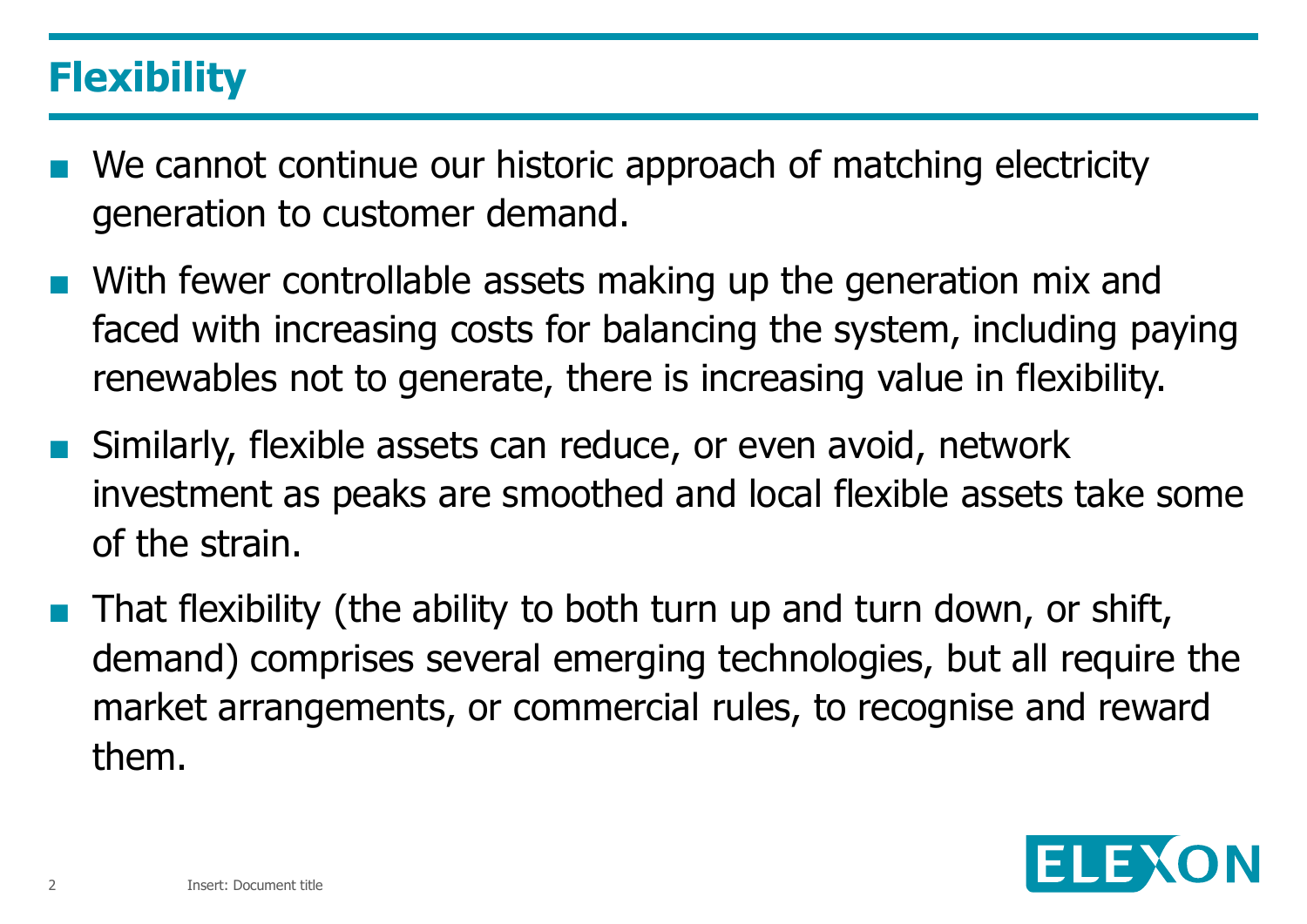## **Flexibility**

- At ELEXON, where we are responsible for the management of and ensuring compliance with those rules, we are already delivering the necessary changes to enable and sustain flexible assets and work continues to deliver platforms on which these products can be traded and made as widely available as possible.
	- Whether the customer receives a direct, identifiable benefit in Ex or it's wrapped into a lower overall energy price will depend on the individual retailer or aggregator. But regardless, they will receive indirect benefit of not having to fund more expensive balancing actions (the System Operator spent over £280m in Q1 this year on balancing services) or avoiding paying for infrastructure reinforcement (worth an estimated £17-40bn of value for consumers by 2050 according to BEIS/Carbon Trust 2016 report).

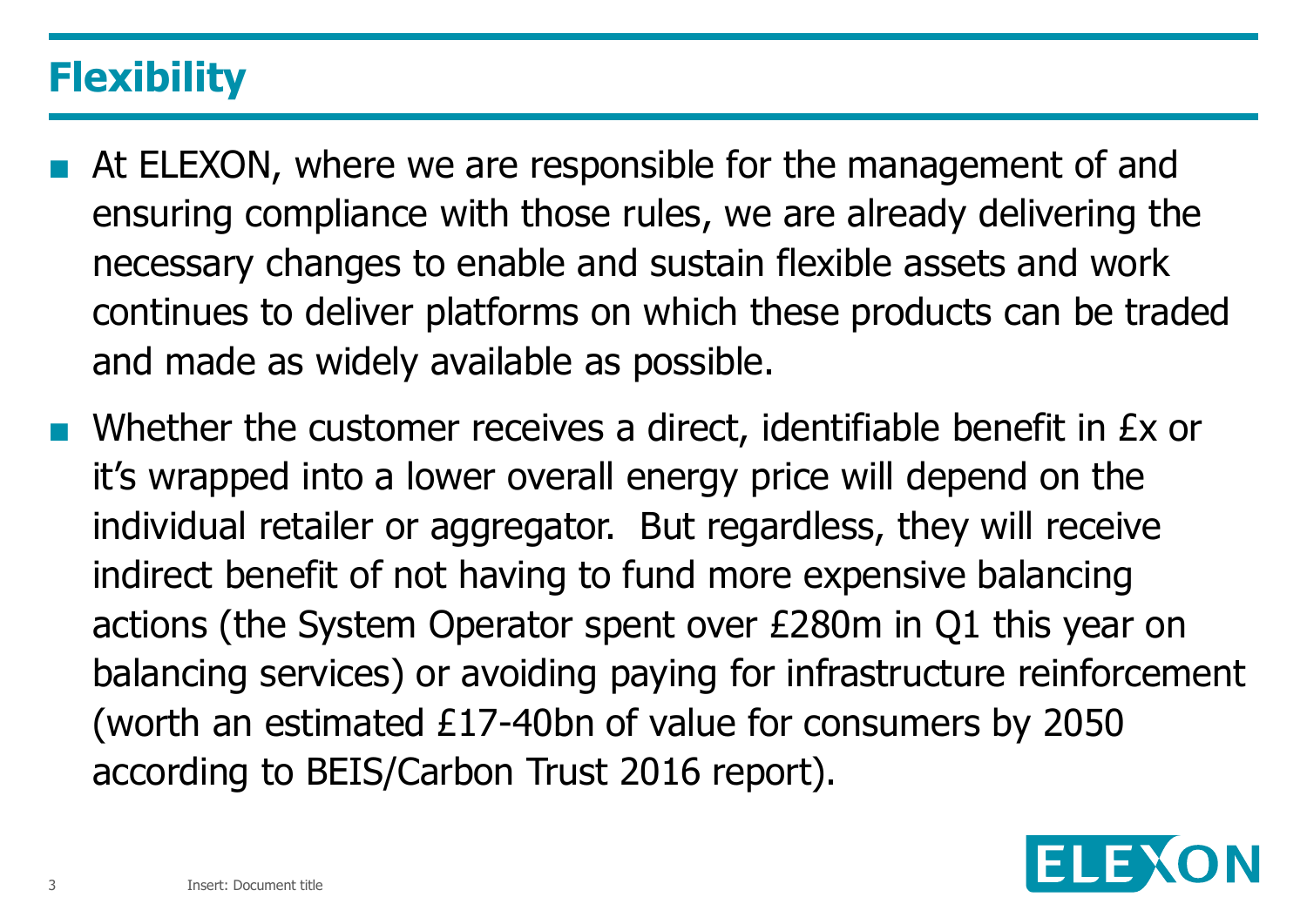## **Flexibility**

- The technologies are arriving, the market arrangements are enabling them and the consumer can achieve these benefits without changing their behaviours as automation takes the place of human intervention.
- In fact, evidence shows more localised flexible services, often based in the community, are having a positive engagement effect on consumers, raising awareness of energy issues and the goal of achieving net zero.